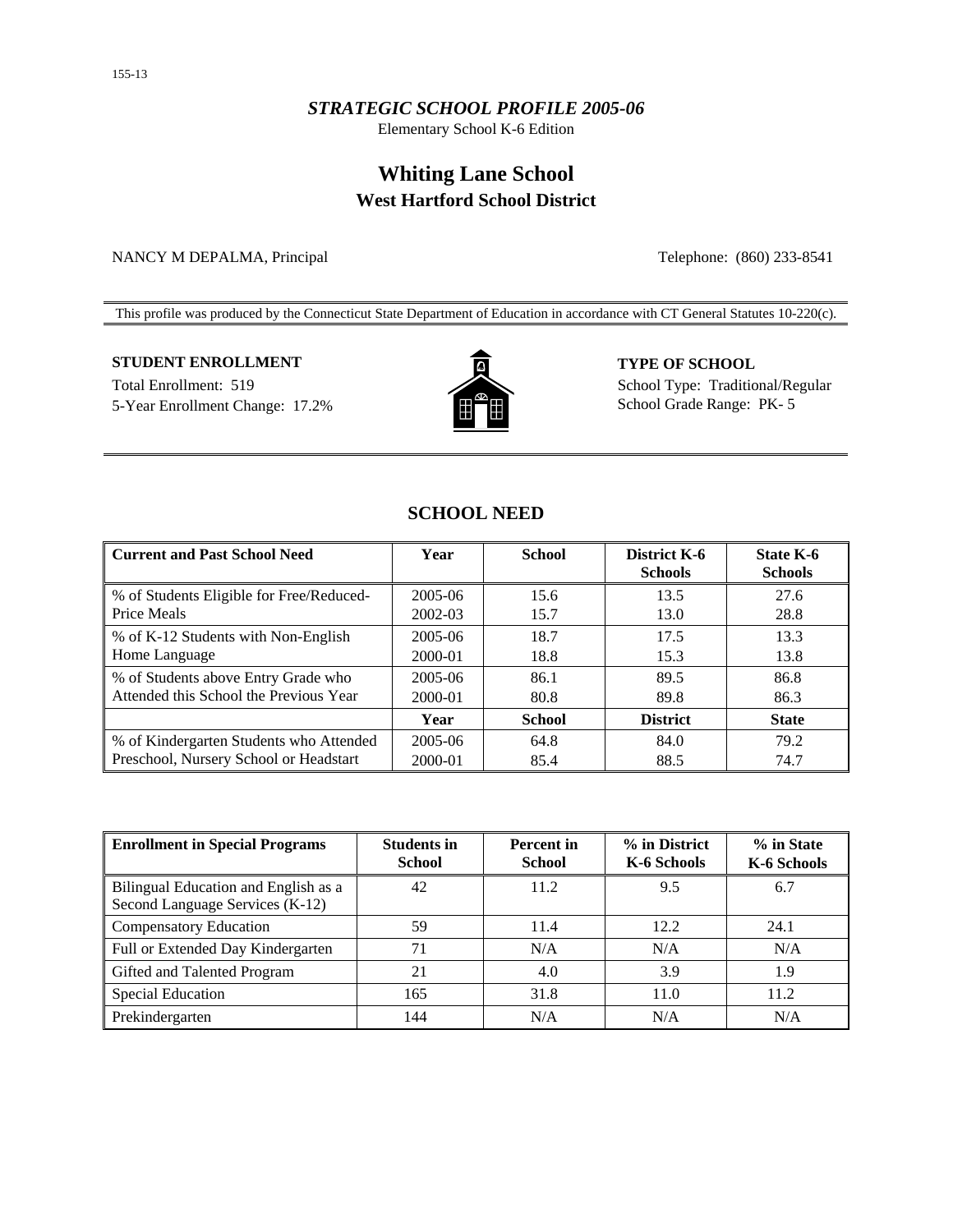| <b>Race/Ethnicity</b> | <b>Number</b> | <b>Percent</b> | 34.3%<br><b>Total Minority 2005-06</b> |
|-----------------------|---------------|----------------|----------------------------------------|
| American Indian       |               | 0.4            | <b>Total Minority 2000-01</b><br>31.6% |
| Asian American        | 51            | 9.8            |                                        |
| <b>Black</b>          | 55            | 10.6           |                                        |
| Hispanic              | 70            | 13.5           | 大王                                     |
| White                 | 341           | 65.7           |                                        |

| <b>Total Minority 2005-06</b> | 34.3% |
|-------------------------------|-------|
| <b>Total Minority 2000-01</b> | 31.6% |



#### **EFFORTS TO REDUCE RACIAL, ETHNIC, AND ECONOMIC ISOLATION**

Connecticut law requires that school districts provide educational opportunities for their students to interact with students and teachers from diverse racial, ethnic, and economic backgrounds. This may occur through programs with other schools, distance learning, or other experiences. Below is the description submitted by this school of how it provides such experiences.

During the 2005–2006 school year at Whiting Lane School, efforts to reduce racial, ethnic and economic isolation included the West Hartford Cultural Council presentations Cool Cat Jazz and Adam Battelstein & Friends. Attendance at both presentations included over 500 children from pre-school through Grade 5. Cool Cat Jazz, a high-energy, diverse and educational program filled with audience participation, provided students with a comprehensive overview of the diversity among the talented composers of the 20's and 30's who revolutionized American music. The Adam Battlestein & Friends program uses "stereography" to introduce young audiences to the tools and ideas that will help them better understand dance as a language with connections to poetry and prose. In addition, a number of grants that supported student achievement across all socio-economic and ethnic lines were awarded to Whiting Lane. These included: Arts and Writers: Complementary Contributions (to broaden K-5 students' experiences within the linguistic, rhythmic, visual, and kinesthetic intelligences), K'Nex Intermediate Math/Geometry Sets (to increase gr. 3 student achievement in the abstract area of geometry), Poet in Residence (to support 4th grade writing curriculum), Caribbean Dance Unit (using interpretive dance to break traditional stereotypes; for children in grades 3-5 to learn about Caribbean culture), Literacy Through Music (to engage Pre-K, K, 1st grade students in song-writing activities that support the Language Arts curriculum) and Neighborhood Number Lines (to reinforce grades 3, 4 students understanding of estimation and rounding).

A Taste of Whiting Lane, sponsored by the PTO, recognizes and celebrates the diversity within our own building. Over 200 families attended this evening event. To date we have 47 countries of origin represented by our student body. Flags representing these countries continue to be added to our main lobby permanent installation. The children in Kindergarten, grades 1, 2, and 3 studied different regions and cultures (Mexico, Kenya, Japan, and the Caribbean). Their units of study culminated in half day and evening family events that deepened the understanding of cultures and races other than that of United States. The fourth grade unit of study on Immigration and its impact on the diverse ethnic backgrounds that helped formulate our country culminated in the entire fourth grade's daylong visit and exploration of The Ellis Island National Monument. An International Night Festival of Foods of student's ethnic backgrounds is an integral school-family event that supports this unit.

Two of the fourth grade classes continued our participation in a project through ACES designed to enhance writing and to decrease racial, ethnic and economic isolation. This technology-based distance learning/writing project paired Whiting Lane students with students from Branford, CT. The children learned how to conduct videoconferences, and they also met their counterparts from Branford on a field trip during the year. A culminating event included the co-publishing of a book of their writings.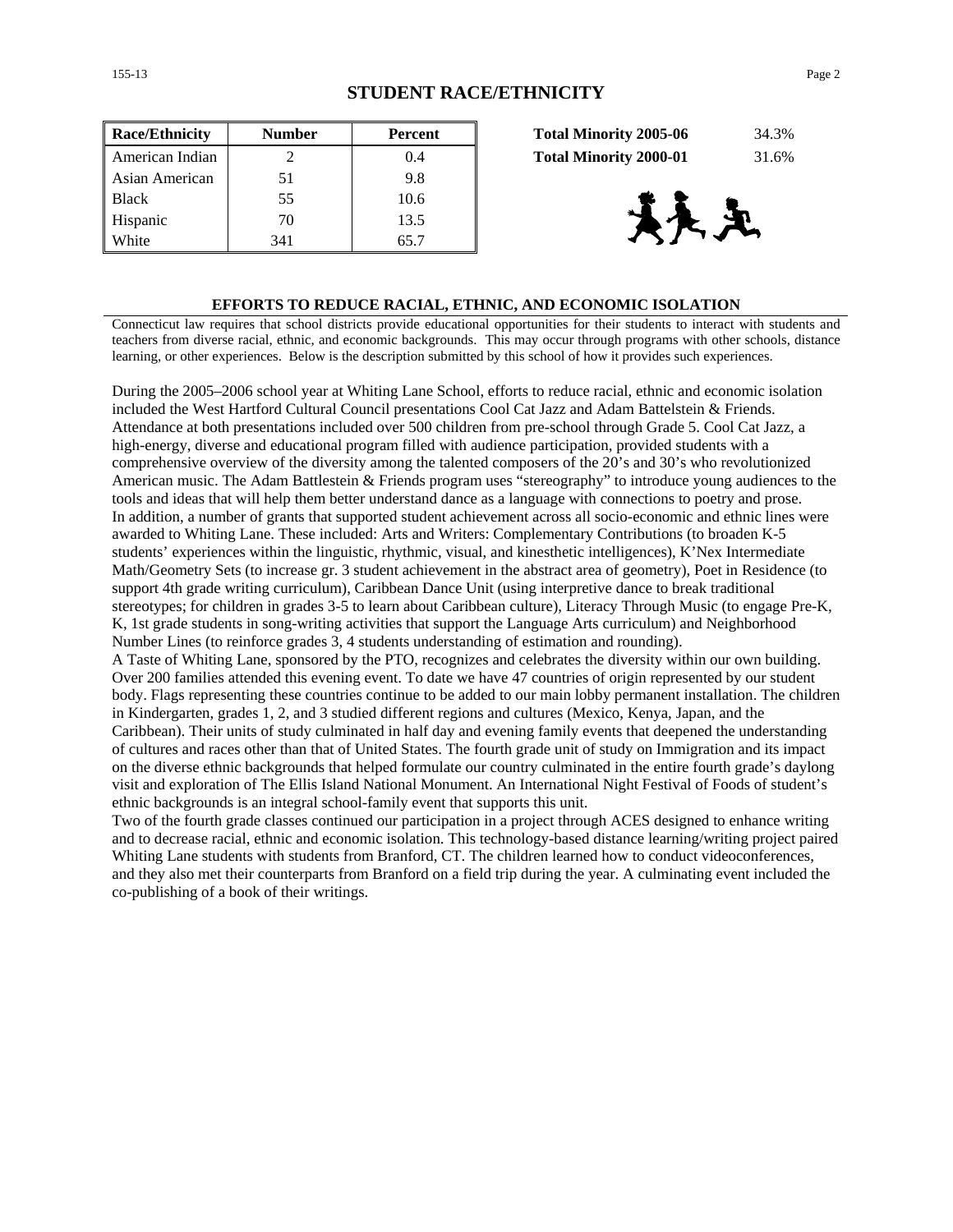# **SCHOOL RESOURCES**

| Time*<br>Instructional                        | School | $-$<br>District<br>K-6 | $-$<br>State<br>K-0 |
|-----------------------------------------------|--------|------------------------|---------------------|
| Total Hours<br>Year<br>Instruction Per_<br>0Ť | 991    | 991                    | 988                 |

\*State law requires at least 900 hours for grades 1 through 12 and full-day kindergarten, and 450 hours for half-day kindergarten.

| <b>TECHNOLOGY</b> | % of Classrooms, Libraries,<br>and Laboratories Wired for: | <b>School</b> | District K-6 | State K-6 |
|-------------------|------------------------------------------------------------|---------------|--------------|-----------|
|                   | Video                                                      | 100.0         | 100.0        | 63.0      |
|                   | Voice                                                      | 100.0         | 100.0        | 72.3      |
|                   | Internet Access                                            | 100.0         | 100.0        | 96.5      |
|                   | Multi-Room Network (LAN)                                   | 100.0         | 100.0        | 77.3      |

| <b>Computers</b>                                | <b>School</b> | Dist $K-6$ | <b>State K-6</b> | This school                   |
|-------------------------------------------------|---------------|------------|------------------|-------------------------------|
| # of Students Per Academic Computer             | 5.1           | 4.1        | 3.9              | does not have a               |
| % of Computers that are High or Moderate Power  | 94.1          | 95.0       | 80.8             | functional<br>satellite link. |
| % of Computers with Internet Access, All Speeds | 100.0         | 100.0      | 96.5             |                               |
| % of Computers with High Speed Internet Access  | 100.0         | 100.0      | 95.4             |                               |
| % of Internet Computers with Filtering Software | 100.0         | 100.0      | 97.6             |                               |

#### **LIBRARY MATERIALS**

Free on-line access to periodicals, newspapers, and other resources is available to all Connecticut schools through the Connecticut Digital Library.

| <b>Print and Non-Print Materials</b>                    | <b>School</b> | Dist K-6 | State K-6 |
|---------------------------------------------------------|---------------|----------|-----------|
| # of Print Volumes Per Student*                         | 24.4          | 32.4     | 27.2      |
| % of Print Volumes Purchased in<br>the Last Three Years | 15.8          | 11.5     | 13.6      |
| # of Print Periodical Subscriptions                     | 27            | 21.5     | 15.1      |
| # of Non-Print Materials                                |               | 247.7    | 408.8     |

\*Because a certain number of volumes are needed for a library of adequate breadth and depth, a small school may need a higher number of volumes per student.

### **STAFFING RESOURCES**



|                | <b>Average Class Size</b> | <b>School</b> | <b>District</b> | <b>State</b> | Administrators                   | 1.0  | 1.0  |
|----------------|---------------------------|---------------|-----------------|--------------|----------------------------------|------|------|
| $\Gamma$ Gr. K | 2005-06                   | 23.3          | 20.2            | 18.3         | Department Chairs                | 0.0  | 0.0  |
|                | 2000-01                   | 16.0          | 19.3            | 18.1         | Library/Media Staff              | 1.0  | 1.0  |
| Gr. 2          | 2005-06                   | 20.7          | 19.5            | 19.7         | Counselors, Social Workers,      | 2.8  | 2.8  |
|                | 2000-01                   | 23.7          | 19.7            | 19.5         | and School Psychologists         |      |      |
| Gr. 5          | 2005-06                   | 22.0          | 22.4            | 21.2         | <b>Other Professionals</b>       | 7.1  | 6.1  |
|                | 2000-01                   | 22.0          | 20.8            | 21.7         | # of Non-Certified Instructional | 32.7 | 33.7 |

| <b>G RESOURCES</b> |               | <b>School Staff Count</b><br><b>Full-Time Equivalent</b> | 2005-06      | 2004-05 |                                  |      |      |
|--------------------|---------------|----------------------------------------------------------|--------------|---------|----------------------------------|------|------|
|                    |               | # of Certified Staff                                     |              |         |                                  |      |      |
|                    |               |                                                          |              |         | <b>Teachers</b>                  | 37.3 | 38.1 |
| 'lass Size         | <b>School</b> | <b>District</b>                                          | <b>State</b> |         | <b>Administrators</b>            | 1.0  | 1.0  |
| 2005-06            | 23.3          | 20.2                                                     | 18.3         |         | Department Chairs                | 0.0  | 0.0  |
| 2000-01            | 16.0          | 19.3                                                     | 18.1         |         | Library/Media Staff              | 1.0  | 1.0  |
| 2005-06            | 20.7          | 19.5                                                     | 19.7         |         | Counselors, Social Workers,      | 2.8  | 2.8  |
| 2000-01            | 23.7          | 19.7                                                     | 19.5         |         | and School Psychologists         |      |      |
| 2005-06            | 22.0          | 22.4                                                     | 21.2         |         | <b>Other Professionals</b>       | 7.1  | 6.1  |
| 2000-01            | 22.0          | 20.8                                                     | 21.7         |         | # of Non-Certified Instructional | 32.7 | 33.7 |

| <b>Professional Staff Race/Ethnicity</b>                 | 2005-06       | 2004-05             | 2000-01   |
|----------------------------------------------------------|---------------|---------------------|-----------|
| % Minority                                               | 3.6           | 3.5                 |           |
| <b>Professional Staff Experience and Training</b>        | <b>School</b> | <b>District K-6</b> | State K-6 |
| Average Number of Years Experience in Connecticut        | 10.9          | 10.9                | 12.8      |
| % with Master's Degree or Above                          | 80.4          | 70.1                | 80.5      |
| % Trained as Mentors, Assessors, or Cooperating Teachers | 26.8          | 34.4                | 30.4      |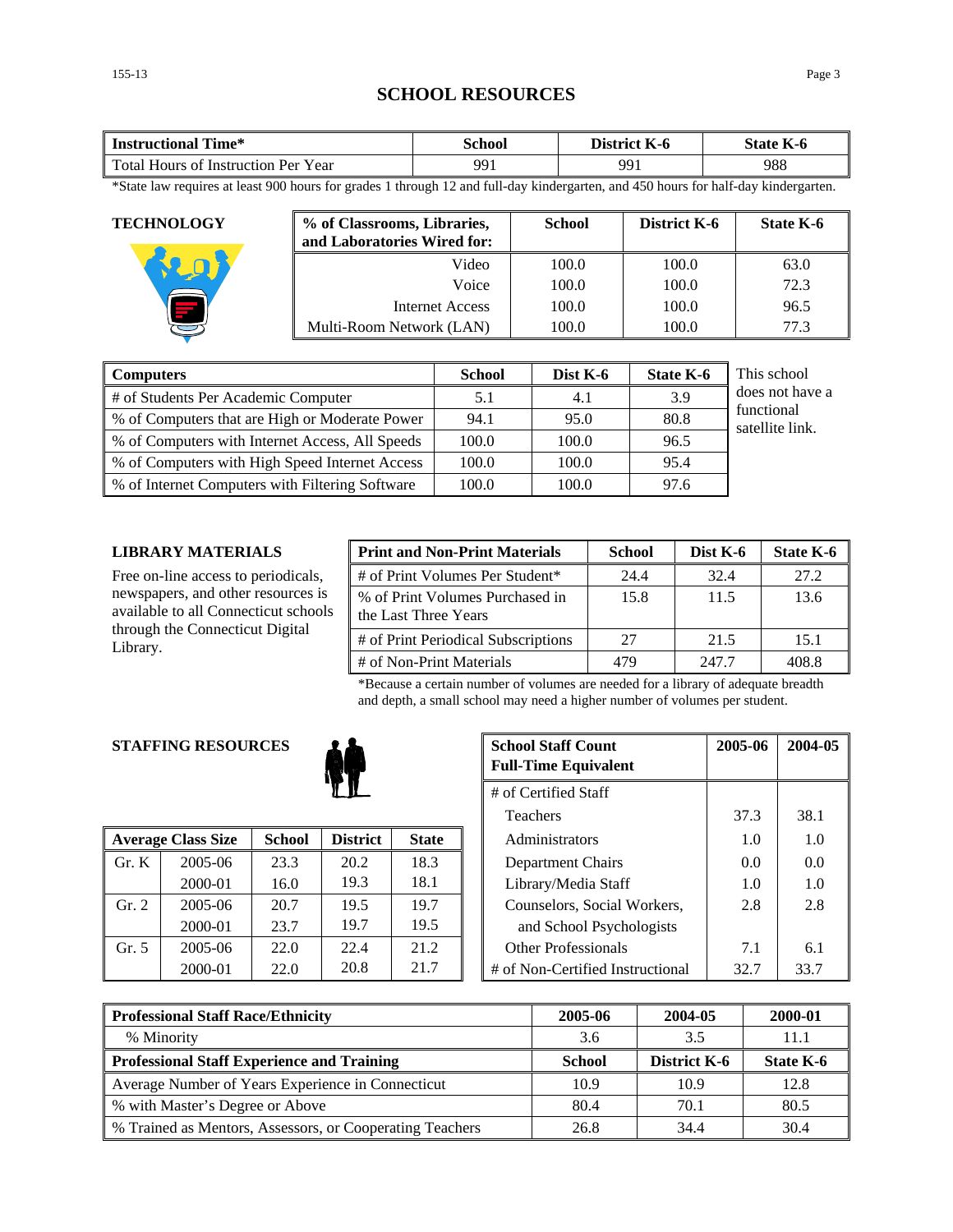| <b>Selected Subject Areas, Grade 5</b> | <b>Estimated Hours of Instruction Per Year</b> | Computer/       |              |                                       |
|----------------------------------------|------------------------------------------------|-----------------|--------------|---------------------------------------|
|                                        | <b>School</b>                                  | <b>District</b> | <b>State</b> | <b>Technology</b><br><b>Supported</b> |
| Art                                    | 36                                             | 36              | 32           | N <sub>0</sub>                        |
| <b>Computer Education</b>              | $\Omega$                                       | 2               | 17           | N/A                                   |
| English Language Arts*                 | 427                                            | 420             | 425          | No                                    |
| Family and Consumer Science            | 0                                              | $\theta$        |              | N/A                                   |
| Health                                 | 31                                             | 30              | 23           | N <sub>0</sub>                        |
| Library Media Skills*                  | 18                                             | 18              | 19           | N <sub>0</sub>                        |
| Mathematics*                           | 202                                            | 200             | 192          | N <sub>0</sub>                        |
| Music                                  | 36                                             | 36              | 34           | N <sub>0</sub>                        |
| Physical Education                     | 54                                             | 54              | 41           | N <sub>0</sub>                        |
| Science*                               | 76                                             | 79              | 96           | N <sub>0</sub>                        |
| Social Studies*                        | 75                                             | 73              | 96           | No                                    |
| <b>Technology Education</b>            | $\Omega$                                       | $\Omega$        |              | N/A                                   |
| World Languages*                       | 36                                             | 41              | 11           | No                                    |

### **SCHOOL PROCESSES**

\*Interdisciplinary Approach

### **World Language**

Formal instruction (at least 1 hour per week) in a world language starts in grade 4 in this school. In Connecticut, 13.4% of K-6 schools have started world language instruction at this grade or earlier.

| Types of Remedial Instructional Services<br><b>Provided to Students Lacking Basic Skills</b> | Available in<br><b>Mathematics</b> | Available in<br><b>Language Arts</b> |
|----------------------------------------------------------------------------------------------|------------------------------------|--------------------------------------|
| <b>Pull-Out Instruction</b>                                                                  | Yes                                | Yes                                  |
| In-Class Tutorial                                                                            | No                                 | No                                   |
| After School Program                                                                         | N <sub>0</sub>                     | No                                   |
| Summer School (2005)                                                                         | Yes                                | Yes                                  |
| Other                                                                                        | No                                 | No                                   |



#### **Interactive Distance Learning**

This school utilizes interactive distance learning. Interactive distance learning ranges from on-line courses with student-instructor interaction via the internet to live classroom interaction through two-way audio and video transmissions.

| <b>Student and Teacher Statistics</b>                                                    | <b>School</b> | <b>District K-6</b> | State K-6 |
|------------------------------------------------------------------------------------------|---------------|---------------------|-----------|
| ↓% of Students Retained in Grade after 2004-05 School Year                               | 0.8           | 0.3                 |           |
| Teacher Attendance, 2004-05: Average # of Days Absent Due<br>to Illness or Personal Time | 8.0           | 6.7                 | 8.4       |
| % Certified Staff Assigned to Same School the Previous Year                              | 73.2          | 80.1                | 84.5      |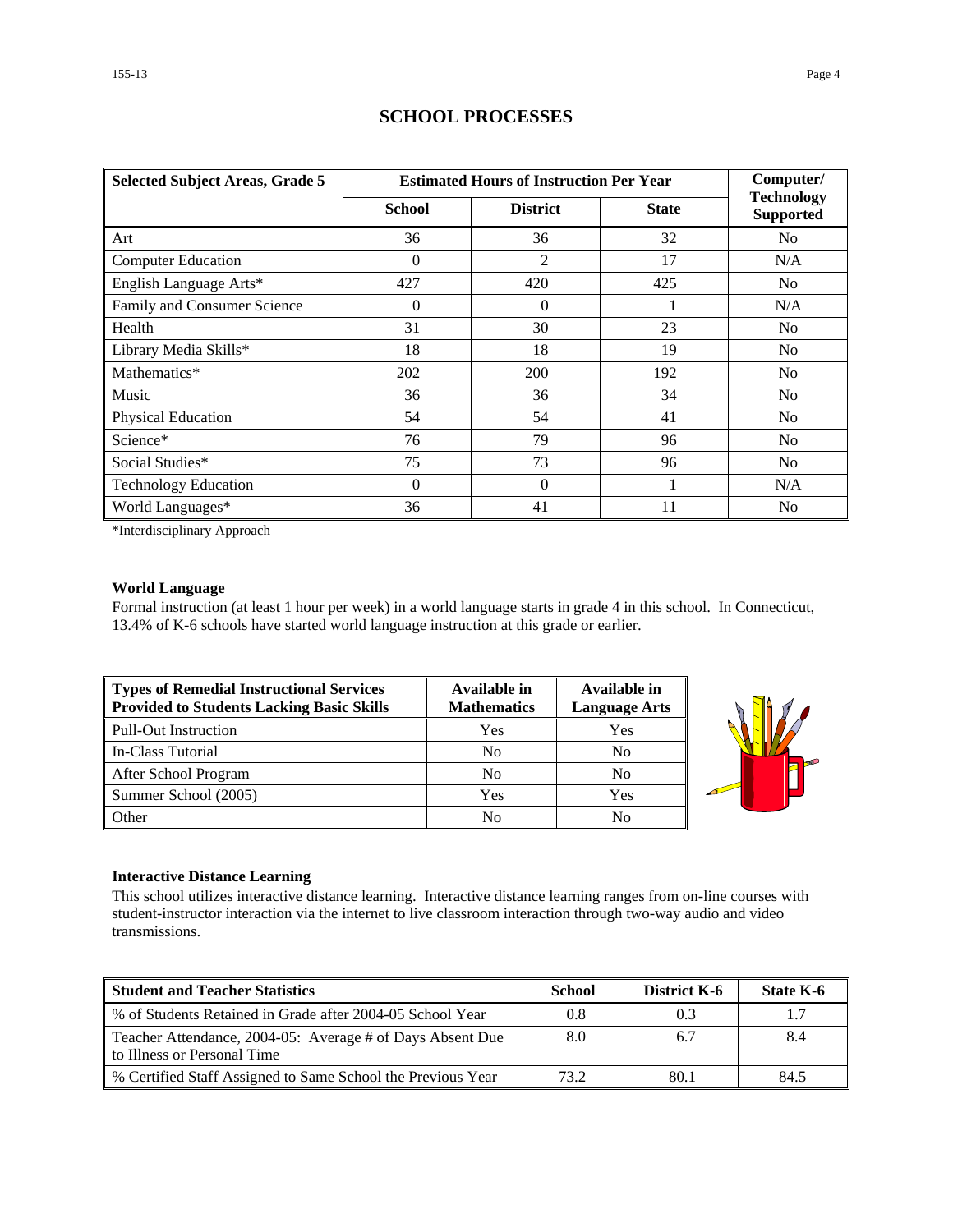### **STUDENT PERFORMANCE**

**Connecticut Mastery Test, Fourth Generation, % Meeting State Goal:** The state goal was established with the advice and assistance of a cross section of Connecticut educators. The Goal level is more demanding than the state Proficient level, but not as high as the Advanced level, reported in the No Child Left Behind Report Cards.

| <b>Connecticut Mastery Test</b> |                    | <b>School</b> | <b>District</b> | <b>State</b> | <b>Of All Schools in State</b> |           |  |
|---------------------------------|--------------------|---------------|-----------------|--------------|--------------------------------|-----------|--|
| % Meeting State Goal in:        |                    |               |                 |              | Lowest $%$                     | Highest % |  |
| Grade 3                         | Reading            | 55.1          | 60.5            | 54.4         | 2.0                            | 94.3      |  |
|                                 | Writing            | 64.2          | 68.4            | 61.0         | 2.4                            | 100.0     |  |
|                                 | <b>Mathematics</b> | 63.8          | 66.8            | 56.3         | 4.1                            | 100.0     |  |
| Grade 4                         | Reading            | 66.0          | 71.5            | 57.8         | 2.8                            | 96.4      |  |
|                                 | Writing            | 68.1          | 68.6            | 62.8         | 2.8                            | 96.1      |  |
|                                 | <b>Mathematics</b> | 70.2          | 68.9            | 58.8         | 3.4                            | 96.4      |  |
| Grade 5                         | Reading            | 70.0          | 75.9            | 60.9         | 0.0                            | 97.1      |  |
|                                 | Writing            | 75.0          | 76.1            | 65.0         | 5.6                            | 98.3      |  |
|                                 | <b>Mathematics</b> | 65.0          | 73.2            | 60.7         | 0.0                            | 100.0     |  |
| Grade 6                         | Reading            | N/A           | N/A             | N/A          | N/A                            | N/A       |  |
|                                 | Writing            | N/A           | N/A             | N/A          | N/A                            | N/A       |  |
|                                 | <b>Mathematics</b> | N/A           | N/A             | N/A          | N/A                            | N/A       |  |



The figures above were calculated differently than those reported in the No Child Left Behind (NCLB) Report Cards. Unlike NCLB figures, these results reflect the performance of students with scoreable tests who were enrolled in the district at the time of testing, regardless of the length of time they were enrolled in the district.

| <b>Physical Fitness</b> |                       | <b>School</b> | <b>District</b> | <b>State</b> |
|-------------------------|-----------------------|---------------|-----------------|--------------|
|                         | % Passing All 4 Tests |               |                 |              |
|                         | Grade 4               | 43.5          | 37.3            | 33.6         |
|                         | Grade 6               | N/A           | N/A             | N/A          |

| ness<br>11 4 Tests | School | <b>District</b> | <b>State</b> | <b>Student Attendance</b> | School | <b>District</b><br>K-6 | <b>State</b><br>K-6 |
|--------------------|--------|-----------------|--------------|---------------------------|--------|------------------------|---------------------|
| Grade 4            | 43.5   |                 | 33.6         | % on October 1, 2005      | 97.9   | 98.0                   | 96.5                |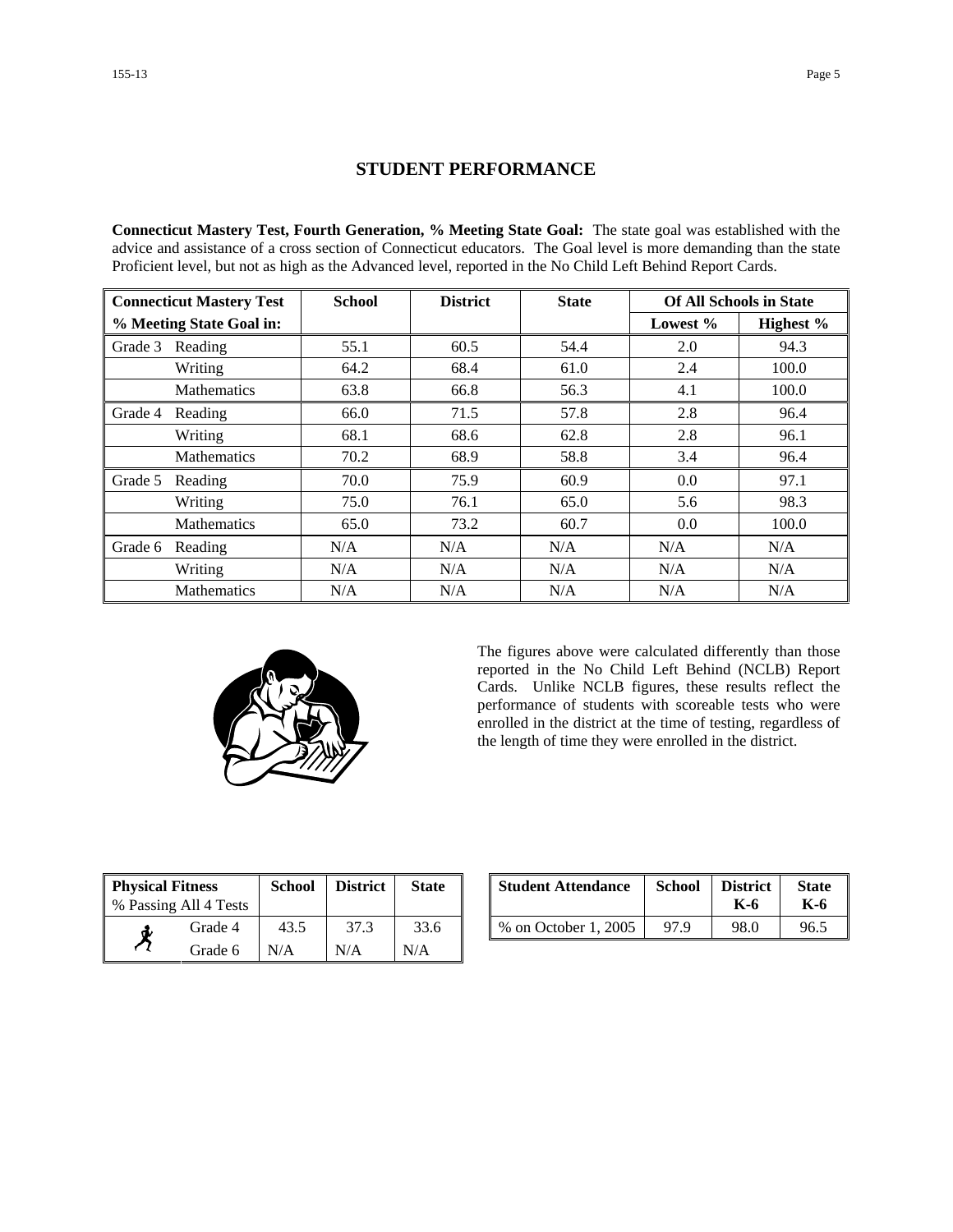#### **EVIDENCE OF SUSTAINED IMPROVEMENTS IN STUDENT ACCOMPLISHMENTS**

Below is a summary, submitted by this school, of the major trends in student performance and accomplishments that indicate sustained improvement over time. Also, areas of need are identified and plans to address these needs are presented.

*Students Performance* - The scores of the Connecticut Mastery Test at Whiting Lane School indicate that our school met Adequate Yearly Progress (AYP) Targets in all areas; specifically, in Reading, Writing, and Mathematics, with the percentages of 5th graders at or above goal in Reading at 70%, Writing at 75%, and Math at 65%. Percentages of 4th graders at or above goal were in Reading at 66%, Writing at 68.1% and Math at 70.2%. Third grade students taking the test for the first time achieved the following percentages at or above goal: Reading at 55.1%, Writing at 64.2%, and Math at 63.8%.

*Student Accomplishments* - Many children excelled in WordMasters, a nationwide program that promotes vocabulary-building and critical thinking. Fourth grade classes at Whiting Lane partnered with classrooms from another Connecticut school district through an interactive on-line writing grant program. Over 200 students participated in the Summer Read-in Program and read nearly 4000 books. By the close of the school year, it was determined that 14,916 books were checked out of our library by Whiting Lane students. One fifth grade student published an article in Hartford Magazine and another was selected into the Connecticut Children's Choir. Three of our third grade students were selected to perform in regional theater productions and four fifth grade students performed with the Hartford Ballet. Students across all grade levels had artwork selected to be displayed in the annual Student Art Exhibit and a second grade student's work was selected for the district Permanent Art Collection. *Areas of Need and Plans for Improvement* - During the 2006-2007 school year, we will continue to target our literacy instruction with particular emphasis on improving student achievement and closing the achievement gap. Professional development will include collaborative efforts in data analysis, examining student work, and in creating action plans that address individual student learning needs. Infusion of technology within all curricula will also be addressed. Professional development in these areas will better inform instruction and sustain the attributes of a productive learning community. The use of Responsive Classroom and Second Step techniques will continue, as will continued implementation of the Love and Logic program principles.

#### **SUPPLEMENTAL SCHOOL INFORMATION**

The space below was optionally used by this school to describe aspects of the school not presented elsewhere in the profile. For instance, character education or programs designed to improve school climate may be described.

During the 2005-2006 school year, Whiting Lane School continued its implementation of our School Improvement Plan. Our before school Physical Education program and our after school French Club saw increased membership and continued to supplement the language program provided at the 4th and 5th grade levels. As language instruction in Spanish is introduced in grade three this year, it is anticipated that more students will develop an interest in world languages. Increased percentages of children of diverse ethnic and racial backgrounds participated in all extracurricular activities. The percentage of children in our Special Education programs participating in extra-curricular activities also increased. The number of children who took advantage of scholarships allowing them to participate in the Hartford Children's Theater after-school program also grew. Our instrumental and vocal music performance groups evidenced an increase in involvement by children of varied backgrounds as well. In addition, the implementation of the Responsive Classroom, Second Step, and the Love and Logic programs served as springboards to increased understanding of cultural identity. Students were recognized monthly for extraordinary demonstrations of behavior supporting our goal of Respect and Responsibility. Our Student Council spearheaded a number of community service projects, including efforts to support the National Guard troop of a classmate's father serving in Afghanistan.

Strategic School Profiles may be viewed on the internet at www.state.ct.us/sde. A more detailed, searchable SSP database, data tables, and additional CT education facts are also available at this site. For the school/district website, see **www.whps.org/school/whiting/index.htm**